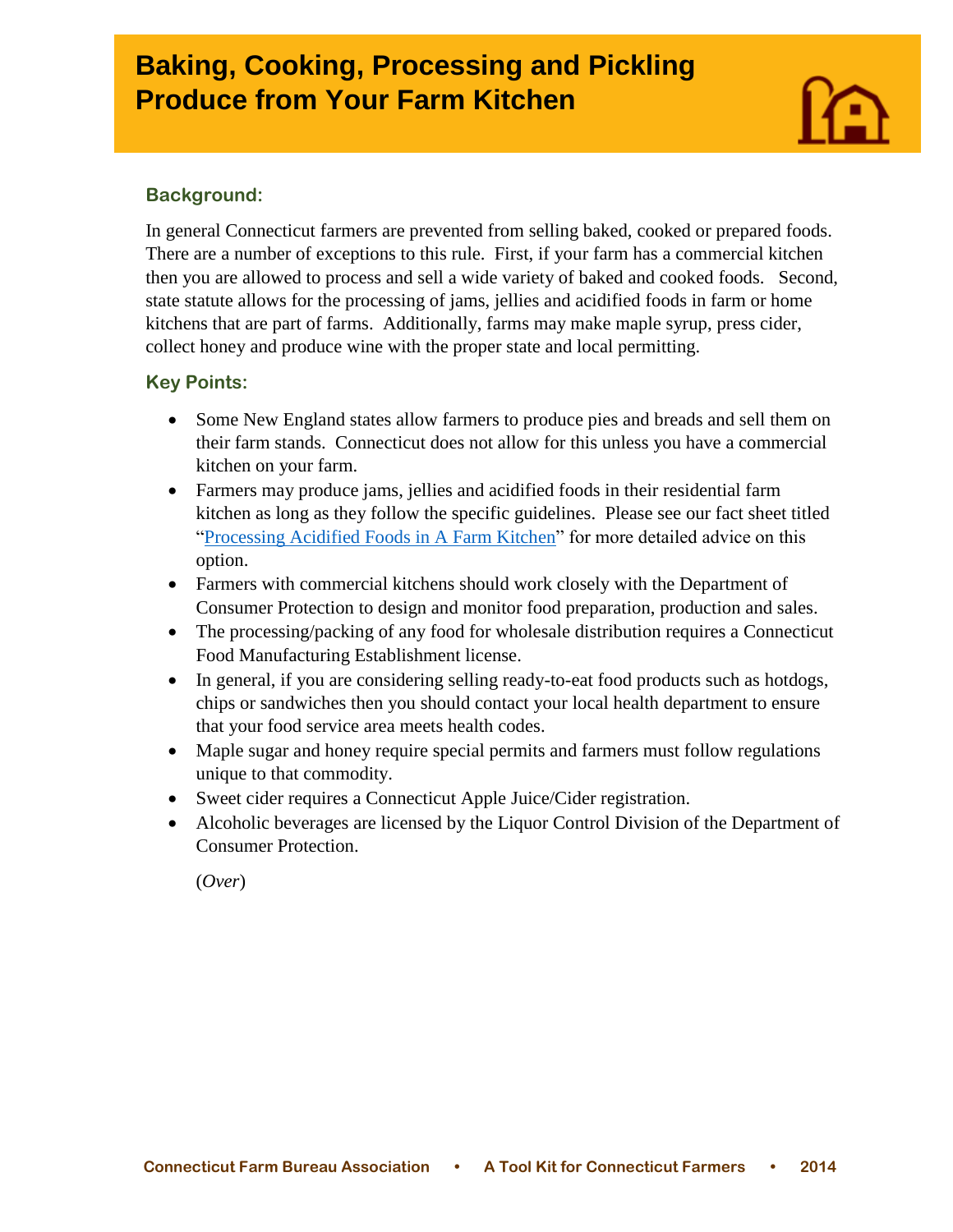# **2 Baking, Cooking, Processing and Pickling Produce** *(continued)*

#### **Statute:**

The statutes governing food preparation are lengthy and detailed. The Department of Consumer protection provides an electronic version of the sanitary standards for food establishments on-line. More specifically, Connecticut's Department of Consumer Protection regulations generally require that food products be prepared in a licensed and inspected commercial kitchen – Connecticut has adopted the [FDA's Good Manufacturing](http://www.accessdata.fda.gov/scripts/cdrh/cfdocs/cfcfr/CFRSearch.cfm?CFRPart=110)  [Practices](http://www.accessdata.fda.gov/scripts/cdrh/cfdocs/cfcfr/CFRSearch.cfm?CFRPart=110) as the Connecticut standards to follow. You may find these regulations on [www.fda.gov](http://www.fda.gov/) and then look for the food tab. Under this tab look for the Guidance and Regulation section. Then look for the Current Good Manufacturing Practices section. Scroll down until you see a section called Additional Information. Open the link titled ["Full text of 21 CFR Part 110.](http://ecfr.gpoaccess.gov/cgi/t/text/text-idx?c=ecfr&sid=cefdff5373327b34dfa6f87642959825&rgn=div5&view=text&node=21:2.0.1.1.10&idno=21)"

In addition public health codes also prevent food preparation from being conducted in a room other than a kitchen – see Connecticut Agency Regulations 19-13-B40 (j), 19-13-  $B42(q)$  and 19-13-B49(q).

#### **FAQs:**

### **Q: My sister-in-law has a farm stand in Massachusetts and in blueberry season, she sells blueberry bread. Can I do this to use up excess blueberries that don't sell?**

**A:** Unfortunately, Connecticut law does not allow for the sale of baked goods from home kitchens. If you would like to sell baked goods, you will need to install or rent space in a commercial kitchen. Processing baked goods is an endeavor requiring a significant investment of time and training. We strongly recommend training in not only safe food handling but also basic culinary skills. Unintentionally sickening customers because of poor sanitation or food storage will hurt your business and the reputation of other Connecticut farm businesses.

## **Q: I'm not ready to build a full commercial kitchen on the farm but I would like to rent space in one. Where can I find rentable commercial kitchen space?**

**A:** Currently there is no central clearinghouse for commercial kitchen space in Connecticut. There are communities in Connecticut that are in the process of building commercial kitchen space that will be rented to farmers and food entrepreneurs. Many churches, synagogues and meeting halls are a good potential location for commercial kitchen rental space. Most already have inspected and licensed commercial kitchens that are un-used during much of the day and evening. We recommend that you check to make sure that the facility holds a current Food Service Establishment license from the local health department and that it meets requirements for food processing.